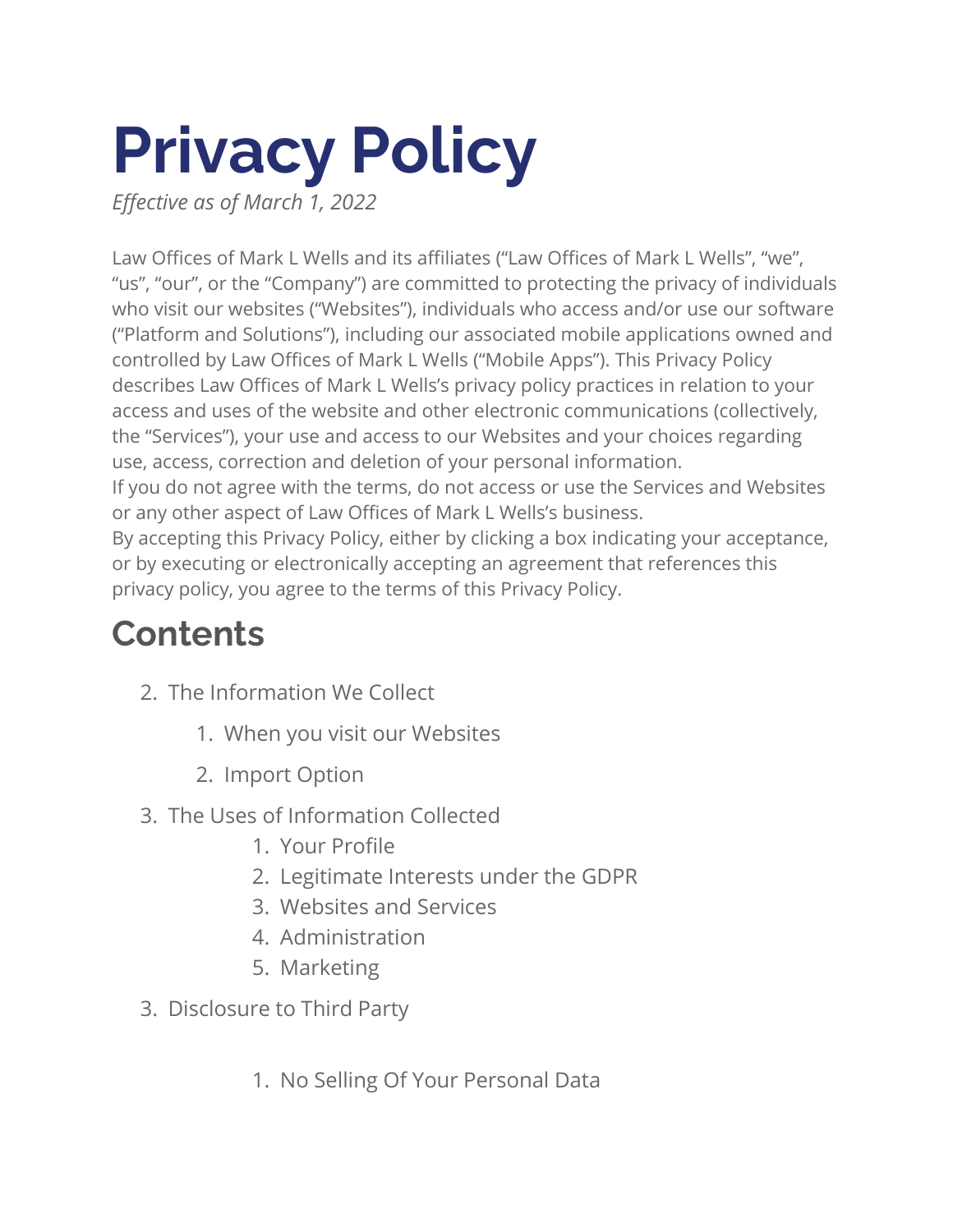- 2. Your Instruction
- 3. Third Party Services/Marketplace Vendors
- 4. Third Party Service Providers
- 5. Mergers and Acquisitions
- 6. Anonymized Data
- 7. To Comply with Laws
- 4. Navigational Information
	- 1. Cookies
	- 2. Log Files, IP Addresses
	- 3. Flash Cookies and Other Third Party Tracking
	- 4. Do Not Track
	- 5. Social Media Features and Single Sign On
	- 6. Link
- 5. Correct, Update, Delete Information
- 6. International Transfer
- 7. Security
- 8. Age Limitation
- 9. Public Forum, Refer a Contact, Customer Testimonial
- 10. Mobile Apps
- 11. Changes and Notices

## **1. The Information We Collect**

#### **a. When you visit our Websites**

When you come to visit our Websites, we collect information about your browser type, Internet Protocol ("IP") address, geographical location, referral source, length of visit and pages viewed ("Navigational Information"). Navigational Information is described in further detail below.

#### **b. When you visit our Platform and Solutions**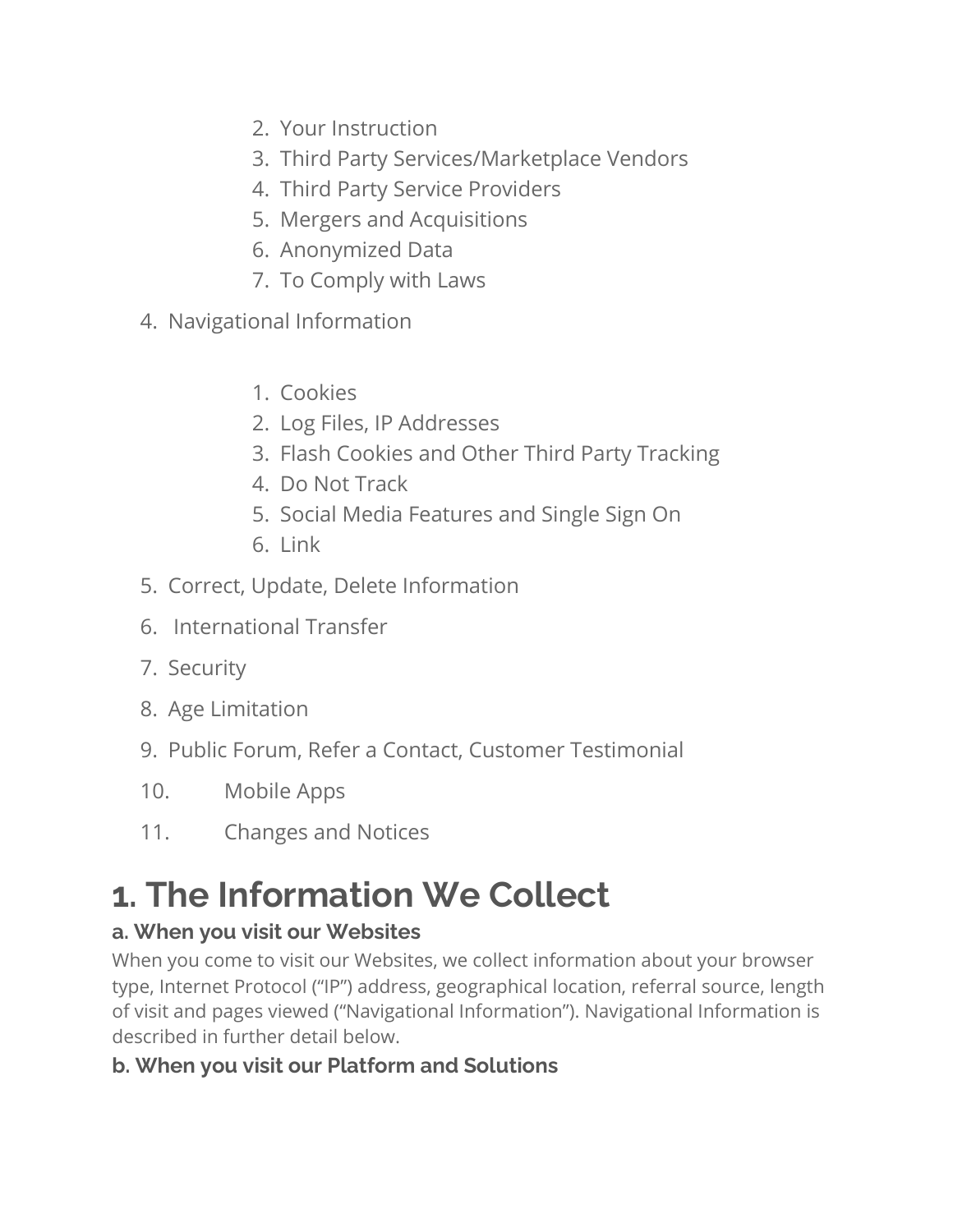When you request more information about the Services, we require you to provide the following personal information: your name, email address, your company name, and telephone number ("Primary Information").

When you purchase or subscribe to our Services, we require you to provide the following personal information: Primary Information, company address, billing name and address, the number of employees within the organization and any other information you choose to provide to us ("Personal Data").

#### **c. Import Option**

Through our "import option", we may also collect Personal Data or email addresses of contacts that you choose to share with us. When you provide us with personal information about your contacts, they are subject to your own privacy policy and you are responsible. We will only use this information for the specific manner under this Privacy Policy, such as to add new accounts to your Law Offices of Mark L Wells account.

# **2. The Uses of Information Collected**

#### **a. Your Profile**

When you register with us, you create your own public profile and configure your own privacy settings. You can view your profile to verify what information you provide is being shared publicly and you can edit your profile to remove information you do not want to be displayed publicly. We may use information about you that we collect from other sources, including but not limited to newspapers and internet sources such as blogs, instant messaging services, Platform developers, social media websites and other users of our Websites, to supplement your profile.

#### **b. Legitimate Interests under the GDPR**

To the extent that Law Offices of Mark L Wells's processing of your Personal Data provided by you is subject to the General Data Protection Regulation ("GDPR") in the European Union ("EU"), Law Offices of Mark L Wells relies on its legitimate interests to process your data. This may include keeping your information after you deactivate your account for the period of time needed for us to pursue legitimate business interests, direct marketing purposes, conduct audits, comply with (and demonstrate compliance with) legal obligations, resolve disputes, and enforce our agreements.

#### **c. Websites and Services**

We use Navigational Information alone or in combinations with publicly available information about you to operate, enhance, improve and personalize your experience on our Websites. In addition, we use Navigational Information, Personal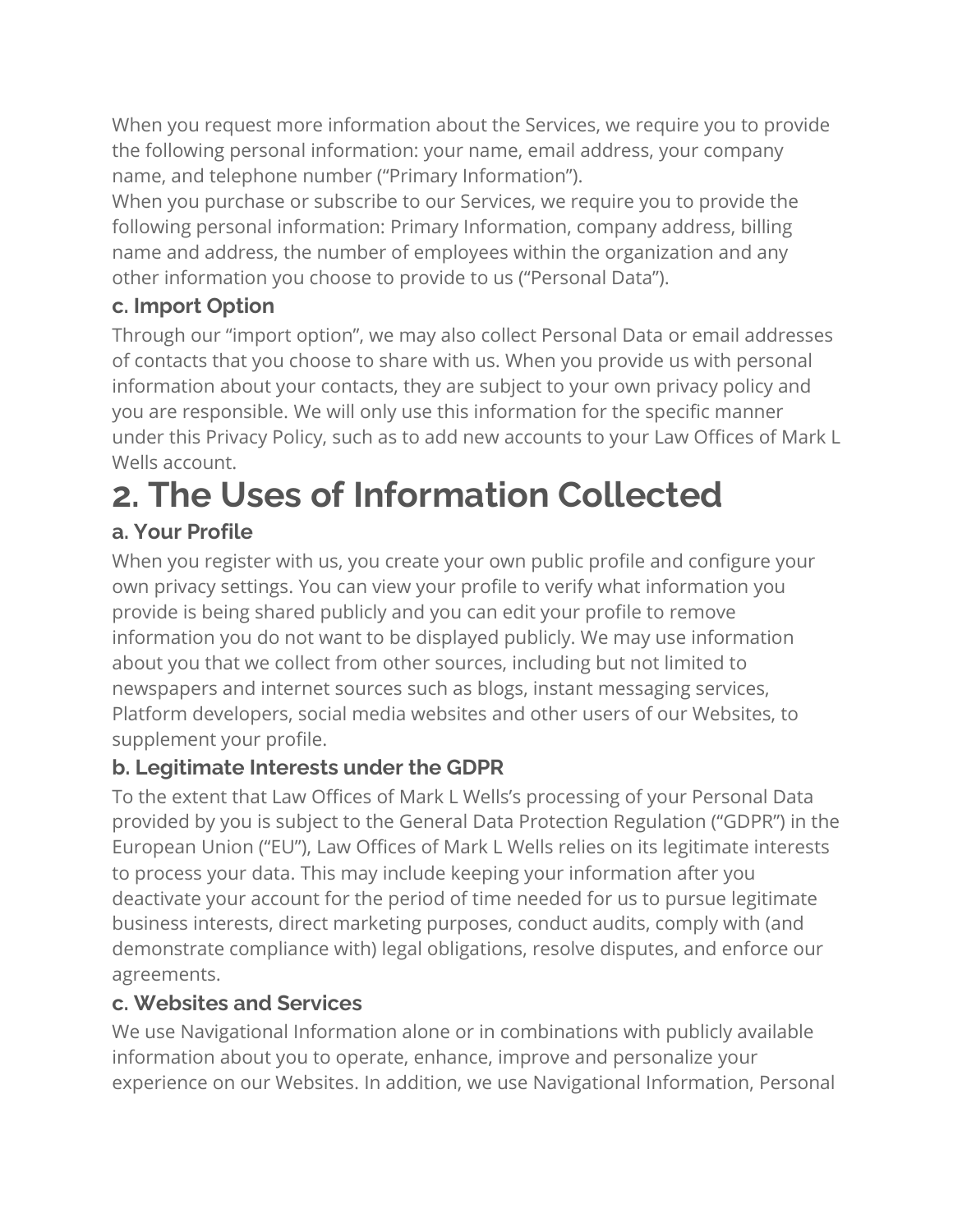Data you have provided, publicly available information about you or in any combination of these to understand, operate, enhance, improve, research, and analyze the usage trends and preferences to the features of our Services and to create new features and functionality.

#### **d. Administration**

We will use your email address or phone number to contact you for administrative purposes, for customer service purposes, to address intellectual property notice, to notify you of changes to our services, provide important notices, rights of privacy, or defamation issues. When you provide us with credit card information, we use it to check your financial qualifications and to collect payment from you. We use a third party service provider to manage credit card processing and we do not store any financial credit card information in our system.

#### **e. Marketing**

We may use your Personal Data to send information about new product features or marketing communications from the business of carefully selected third parties which we think may be of interest to you. These are third party marketing communications and you can control settings whether to receive them.

### **3. Disclosure to Third Party**

#### **a. No Selling Of Your Personal Data**

At Law Offices of Mark L Wells, we are not in the business of selling your information to any third party.

#### **b. Your Instruction**

We will share, disclose, and update your Personal Data in accordance with your instructions, including any applicable Agreement, Terms of Conditions, and Terms of Use.

#### **c. Third Party Services/Marketplace Vendors**

When you access our Platform and Solutions, you will have access to purchase from third parties. For example, in our Marketplace, you are able to engage with third party companies or individuals as service providers (called "Vendors") to process and support your business. When you enable a service or purchase a product with our Vendors, we may share some of your Personal Data. These third parties are not owned or controlled by Law Offices of Mark L Wells and they have their own sets of terms and conditions and privacy policies. Please refer to their privacy settings and notices of these Vendors.

#### **d. Third Party Service Providers**

We employ third party companies or individuals to provide service improvements or complimentary services. For example, we may employ third party companies or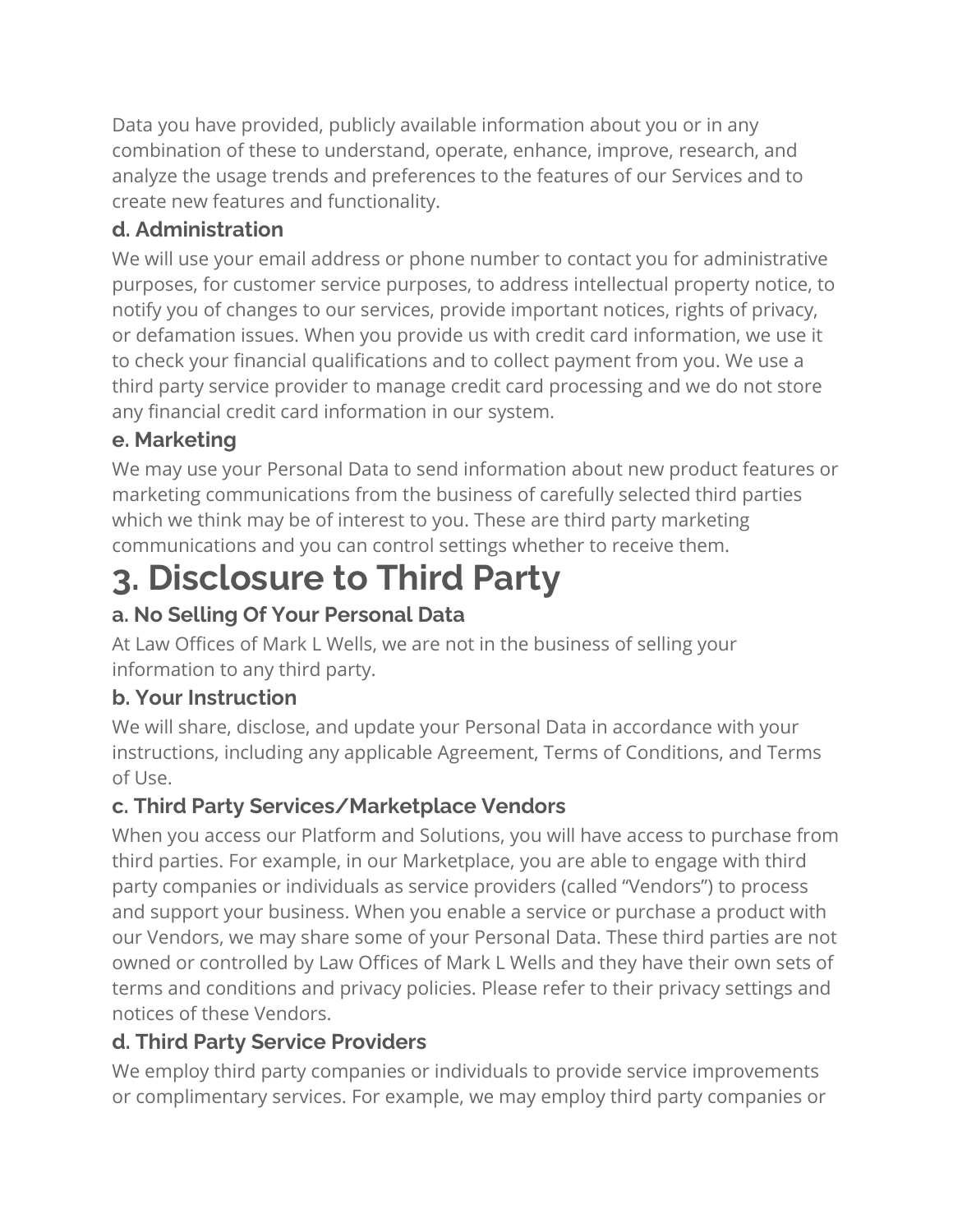individuals for website creation and development, hosting, maintenance and support; virtual computing and storage services. These third party companies may have access to or process your information. For more information, click [here.](https://www.vendasta.com/privacy-policy/third-party-subprocessors)

#### **e. Mergers and Acquisitions**

In the event that Law Offices of Mark L Wells is engaged in a merger, acquisition, bankruptcy, dissolution, reorganization, financing, public offering of securities, sale of some or all of Law Offices of Mark L Wells's assets, acquisition of some or all of our business, a similar transaction or proceeding, or steps in contemplation of such activities, some or all Personal Data may be shared or transferred, subject to confidentiality agreements.

#### **f. Anonymized Data**

We may disclose or use aggregated or anonymized Data for any purposes including research.

#### **g. To Comply with Laws**

We may be compelled to disclose Personal Data if we reasonably believe such disclosure is to protect our rights, protect your safety or the safety of others in accordance with or required by any applicable law, regulation or legal process.

### **4. Navigational Information**

#### **a. Cookies**

Cookies are small text files sent by us to your computer or mobile device. Cookies are unique to your account or your browser. Cookies can be used to recognize you and your preferences when you visit our Websites or Services and give you a personalized experience in a faster and more secure way.

We use cookies and other ad technology such as Web beacons, pixels and tags or in any combination to compile information about your usage of our Websites or Services and give you a personalized experience in a faster and more secure way. They also help us market more effectively to users, provide aggregated auditing, research, and reporting.

Session cookies are automatically deleted once the user closes the browser or Mobile App, whereas persistent cookies last until you or your browser deletes them, or they expire.

You may choose to disable this cookie feature in your browser.

In addition, we use third party cookies like Google Analytics. For more information, click [here.](https://support.google.com/analytics/answer/6004245?hl=en)

#### **b. Log Files, IP Addresses**

As is true of most websites and technology services offered via internet, our servers automatically collect information when you access or use our Websites or Services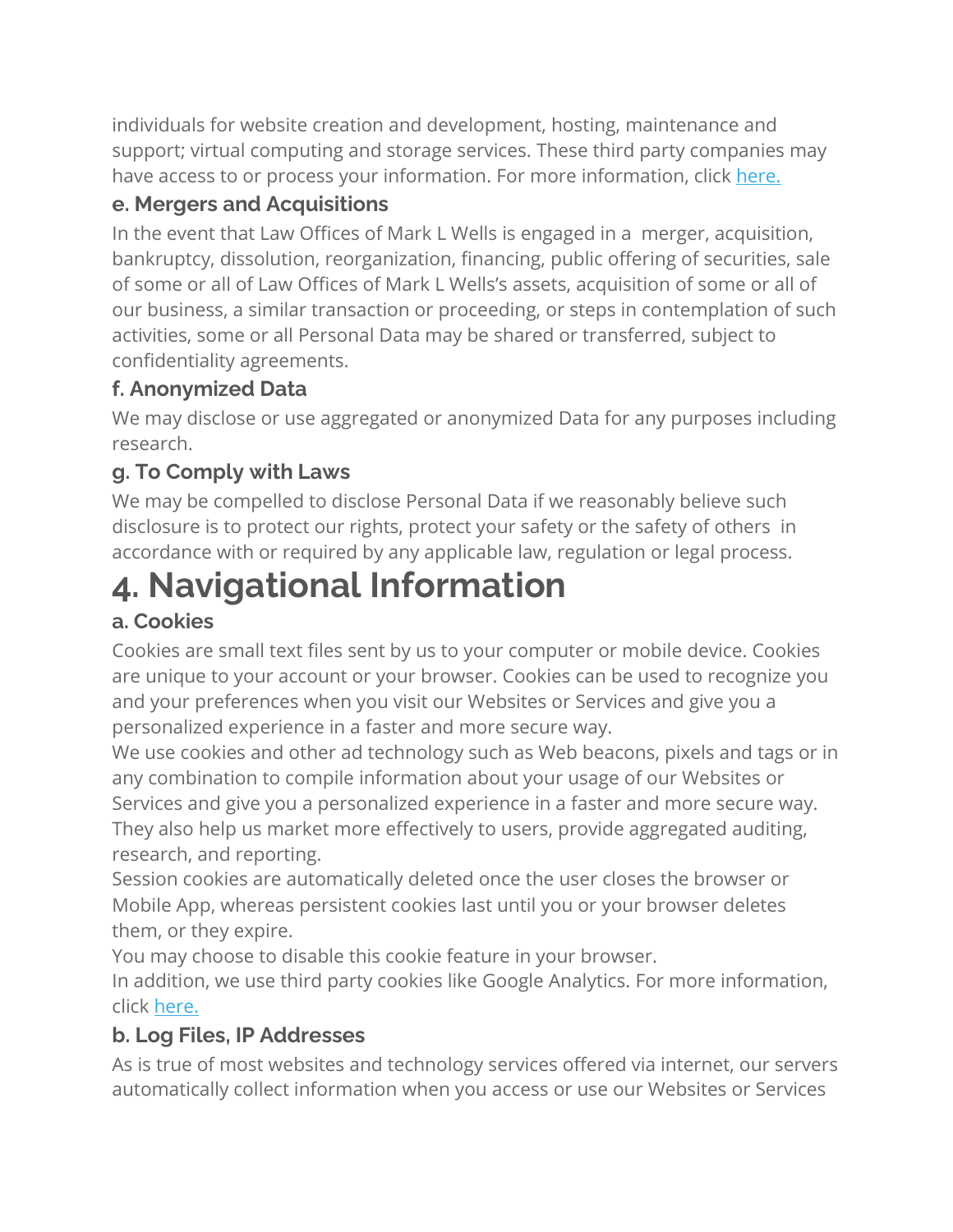and record them in log files. This information may include IP address, the address of the web address you have come from and you are going to, browser type and settings, your internet service provider or mobile carrier, your searches, your operating system, your location, the date and time you have accessed or used Services, information about your browser configuration and plugins, language preference and cookie data.

#### **c. Flash Cookies and Other Third Party Tracking**

Law Offices of Mark L Wells or our third party partners may use Flash cookies to remember settings, preferences and usage and volume information from you to provide personalized settings, enhanced interactions and more relevant communications, and to track the performance of our advertisements.

#### **d. Do Not Track**

Currently, the Company's Websites or Services do not respond to your web browser "do not track" signals or other mechanisms.

#### **e. Social Media Features and Single Sign On**

The Company's Websites and Services may use social media features, such as the Facebook "like" button. These features may collect your IP address and which page you are visiting on the Company's Websites, and may set a cookie to enable the feature to function properly. Your interaction with these features are governed by the privacy policy of such social media companies providing the relevant features.

#### **f. Links**

Our Websites may contain links to other sites. We are not responsible for the privacy practices of other sites.

## **5. Correct, Update, Delete Information**

Access and control over most Personal Data on our Websites and Services are readily available through the profile editing tools. Users of our Services may modify, export or delete any of their profile information at any time by logging into their account. Information will be updated immediately. Individuals who wish to deactivate their Services may do so. Users may also request deletion via email to thomas.freese@pinpointlocal.com. Deleted information may persist in backup copies for a reasonable period of time but will not be generally available to members of the Services.

We may correct, update, export, delete or otherwise modify any of the personal information that you have previously provided to us through the Company's Websites and Services.

# **6. International Transfer**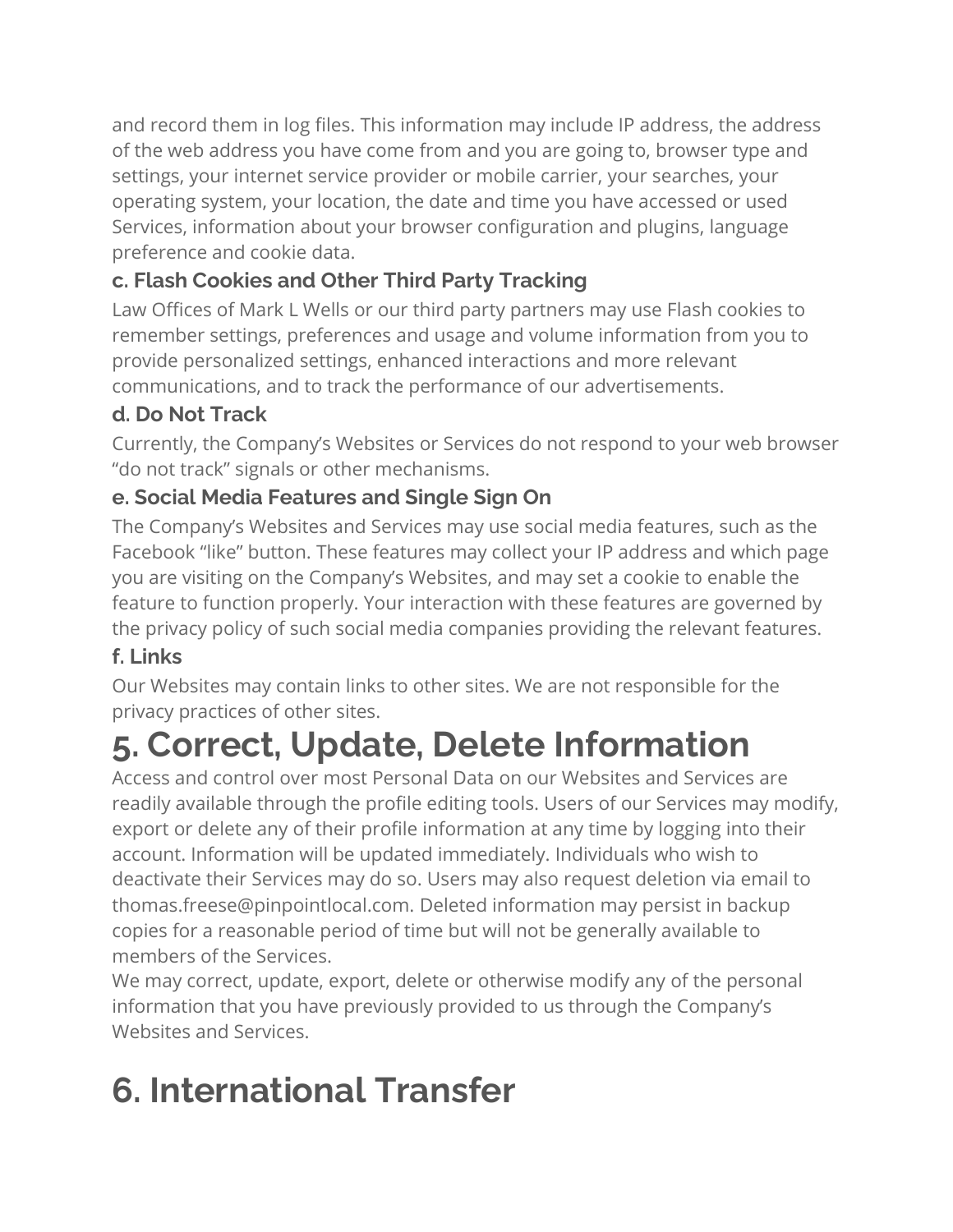By using our Services, you are consenting to have your personal data transferred to and processed in the United States and Canada.

We may transfer Personal Data you provided to countries other than the one in which you live. The Company primarily stores your Personal Data in the United States.

We offer EU Model Clauses to meet the adequacy and security measures for our customers that operate in the EU, and other international transfers of data. A copy of our standard Data Processing Addendum is found [here.](https://www.vendasta.com/privacy-policy/data-processing-addendum)

# **7. Security**

At Law Offices of Mark L Wells, we take security of data seriously and is a priority. Our Websites and Services take appropriate precautions to protect Personal Data. Your account information is located on a secured server protected by identity and access management checks. All of our Services are served using Transport Layer Security (TLS) to protect data in transit, and all passwords are one-way hashed prior to storage to prevent discovery in the event of a data breach.

Although we allow you to set privacy options that limit access to your pages, we cannot guarantee that information, during transmission through the internet or while stored on our system or otherwise in our care, will be absolutely safe from intrusion by others. Please be aware that no security measures are perfect or impenetrable.

## **8. Age Limitation**

To the extent prohibited by applicable law, we do not allow use of Websites and Services by anyone younger than 18 years old. In the event that we learn we have collected personal information from anyone under the age of 18, we will delete that information as quickly as possible.

### **9. Public Forum, Refer a Contact, Customer Testimonials**

We may provide boards, blogs, or chat rooms on the Company's Websites. Any personal information you choose to submit in such a forum may be read, collected, or used by others who visit these forums, and may be used to send you unsolicited messages. We are not responsible for any personal information you provide to these forums.

You may elect to refer a friend by submitting a name and email address to us. We will send the contact a one-time email about Websites and Services and we do not store this information.